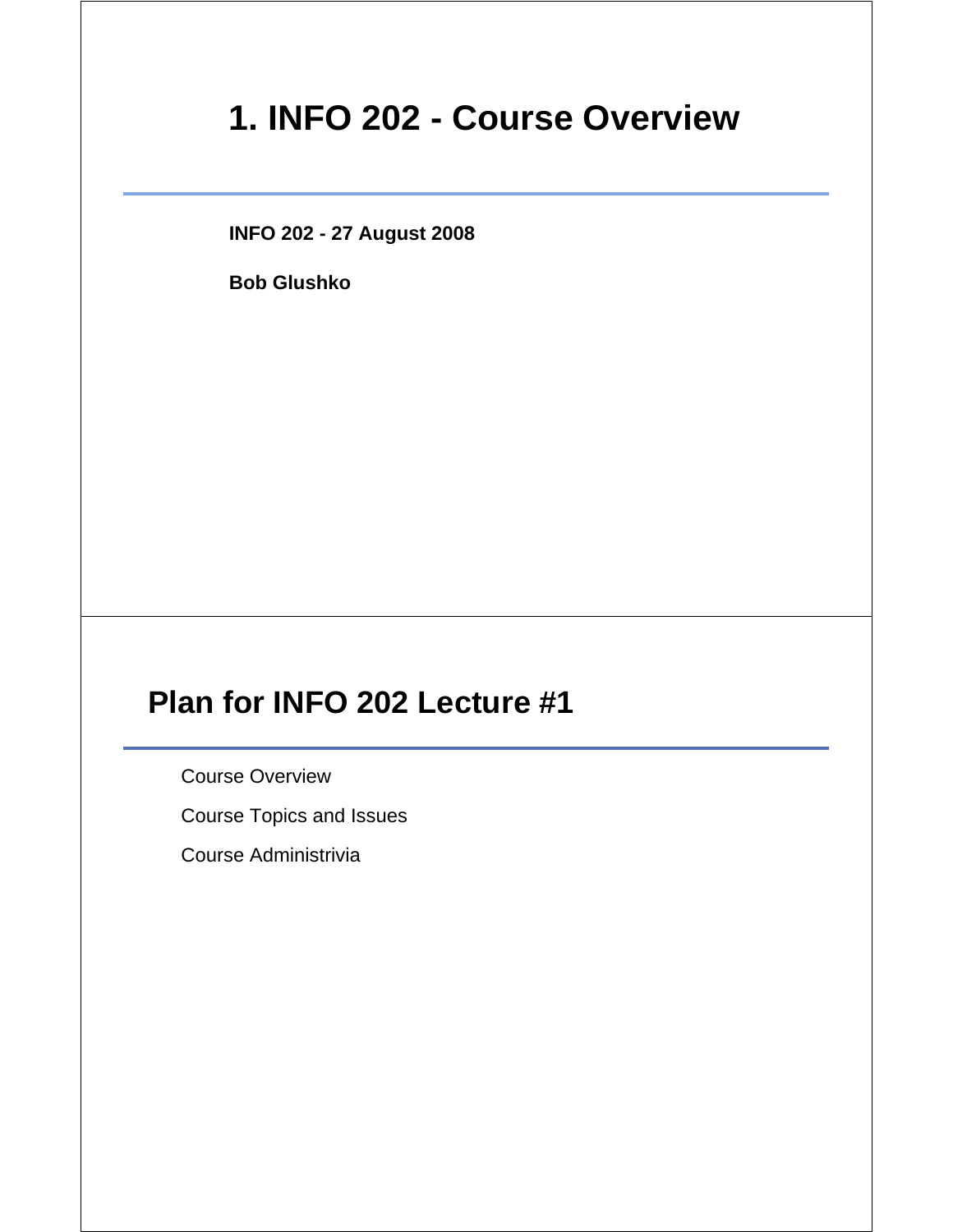#### **Introductions**

The Instructor

The TAs

The Students

## **The One Minute Course**

It is important to think ABSTRACTLY about information and the conceptual tasks of organizing and finding it

We experience information as individuals, in association with other individuals, or as part of a business or business ecosystem

We must recognize the profound impact of new technologies and their co-evolution with IO and IR techniques

But we must still appreciate the "classical" knowledge that is often ignored by those chasing new technologies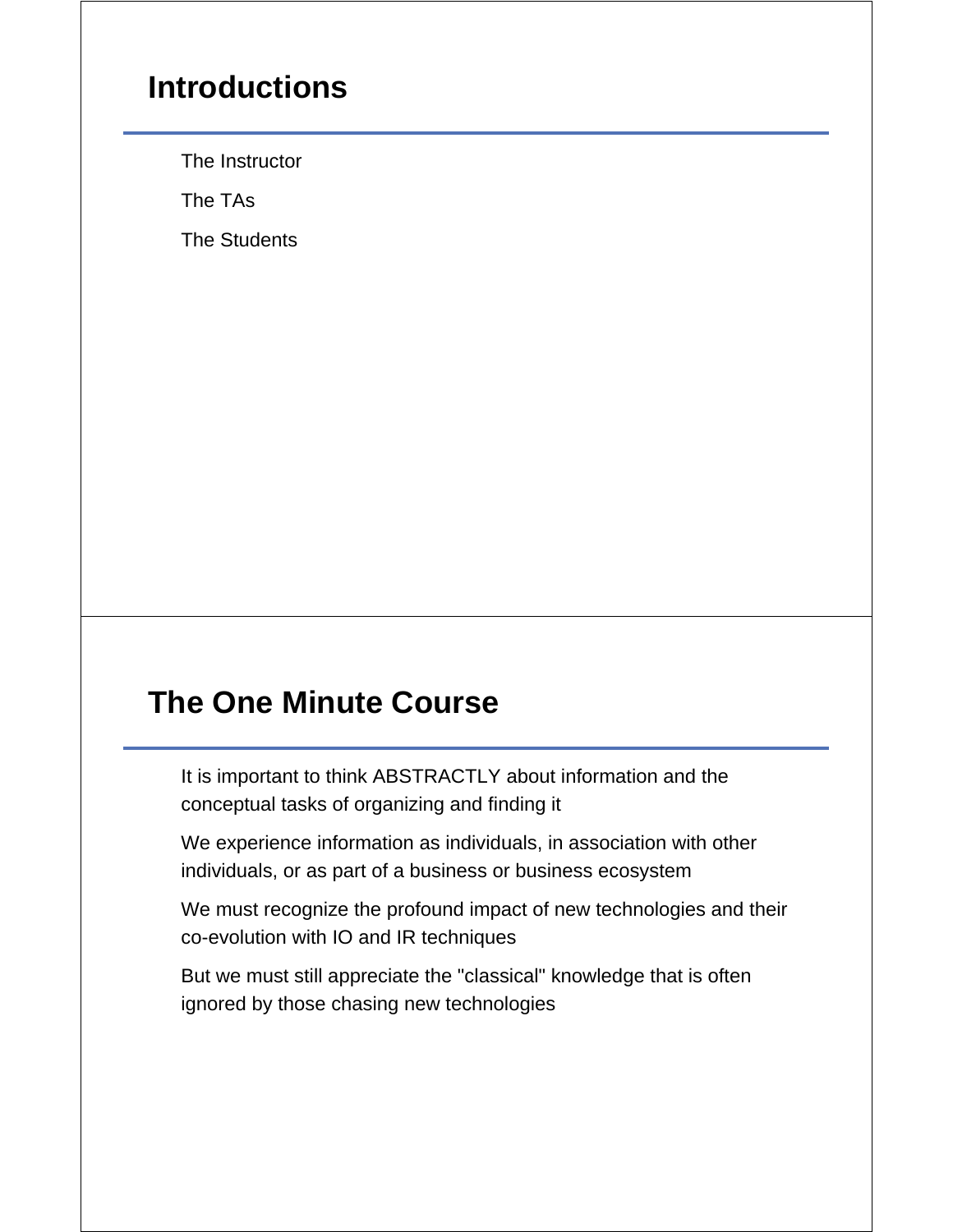## **Why This Course Exists**

Because the IO and IR fields are changing rapidly and are critical in much of what we do

To build a foundation and framework for much of your I-School experience

To establish a baseline of knowledge for students with heterogeneous backgrounds

# **Why This Course Is Challenging / Unique / Essential**

We deal with deep intellectual issues that have challenged philosophers and other deep thinkers for millennia

You must making the transition to studying information / content IN a discipline to studying information / content AS a discipline

You must learn to look past the presentation / rendition / technology reification / thinginess of information to see it more abstractly as structure and meaning

The diversity of perspectives and backgrounds in your class will be one of the challenges in this course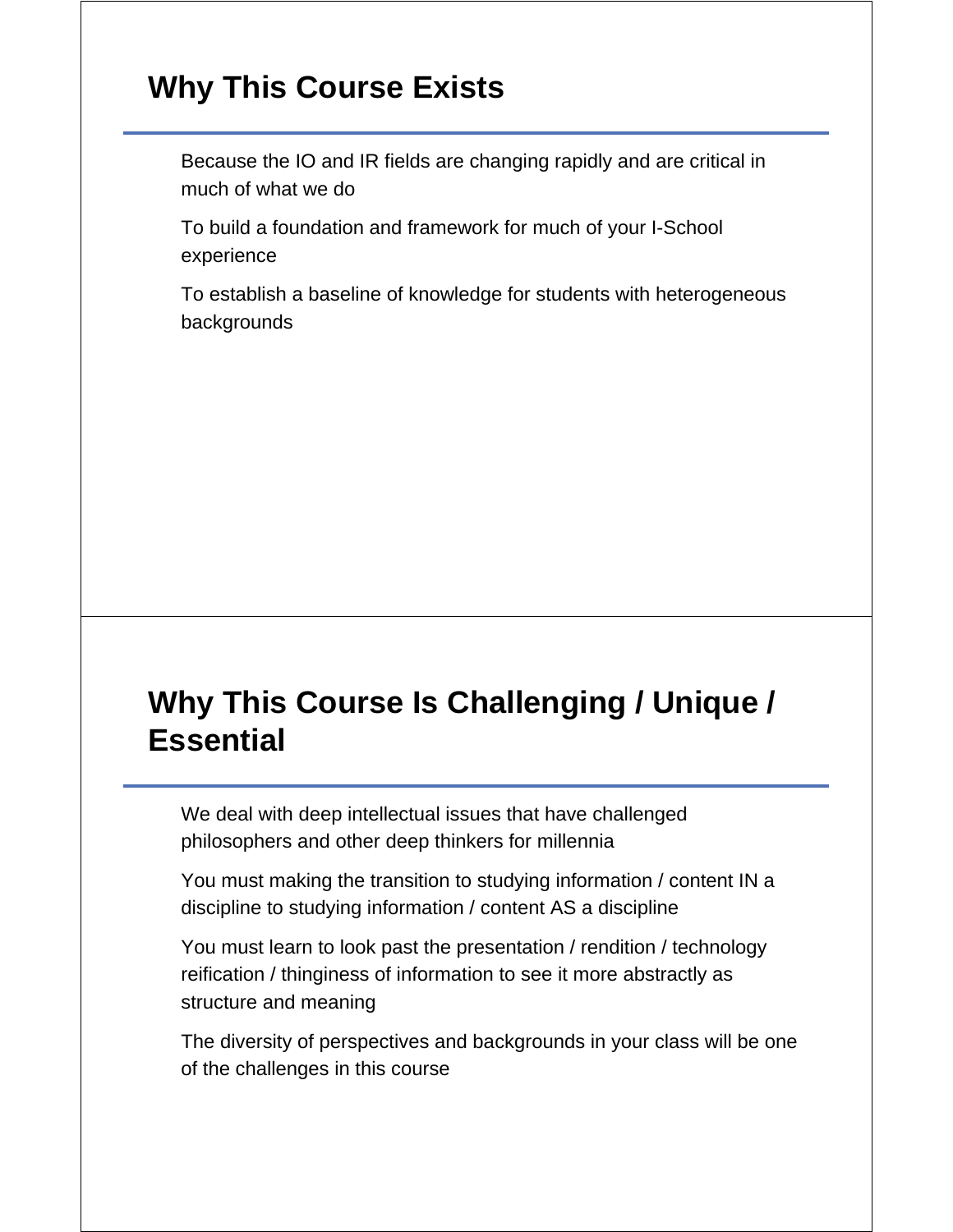# **IO Buzzwords**

| Semantics        | Syntax                          | Semiotics       |
|------------------|---------------------------------|-----------------|
| Categorization   | Classification                  | "the Work"      |
| Taxonomy         | Folksonomy                      |                 |
| Vocabulary       | Tag                             | Web 2.0         |
| Metadata         | Metamodel                       | Facet           |
| Conceptual Model | Schema                          | Microformat     |
| Ontology         | <b>Information Architecture</b> |                 |
| Integration      | Mash-up                         |                 |
| Interoperability | Compliance                      | Standardization |

# **IR Buzzwords**

| Collection      | Corpus                   |            |
|-----------------|--------------------------|------------|
| <b>Browsing</b> | "Berrypicking"           | Foraging   |
| Recall          | Precision                |            |
| Link            | Anchor                   | Page Rank  |
| Crawling        | Data Mining              | Clustering |
| Boolean         | Bayesian                 |            |
| Term Weighting  | <b>TF/IDF</b>            |            |
| Vectors         | Dimensionality Reduction | LSI        |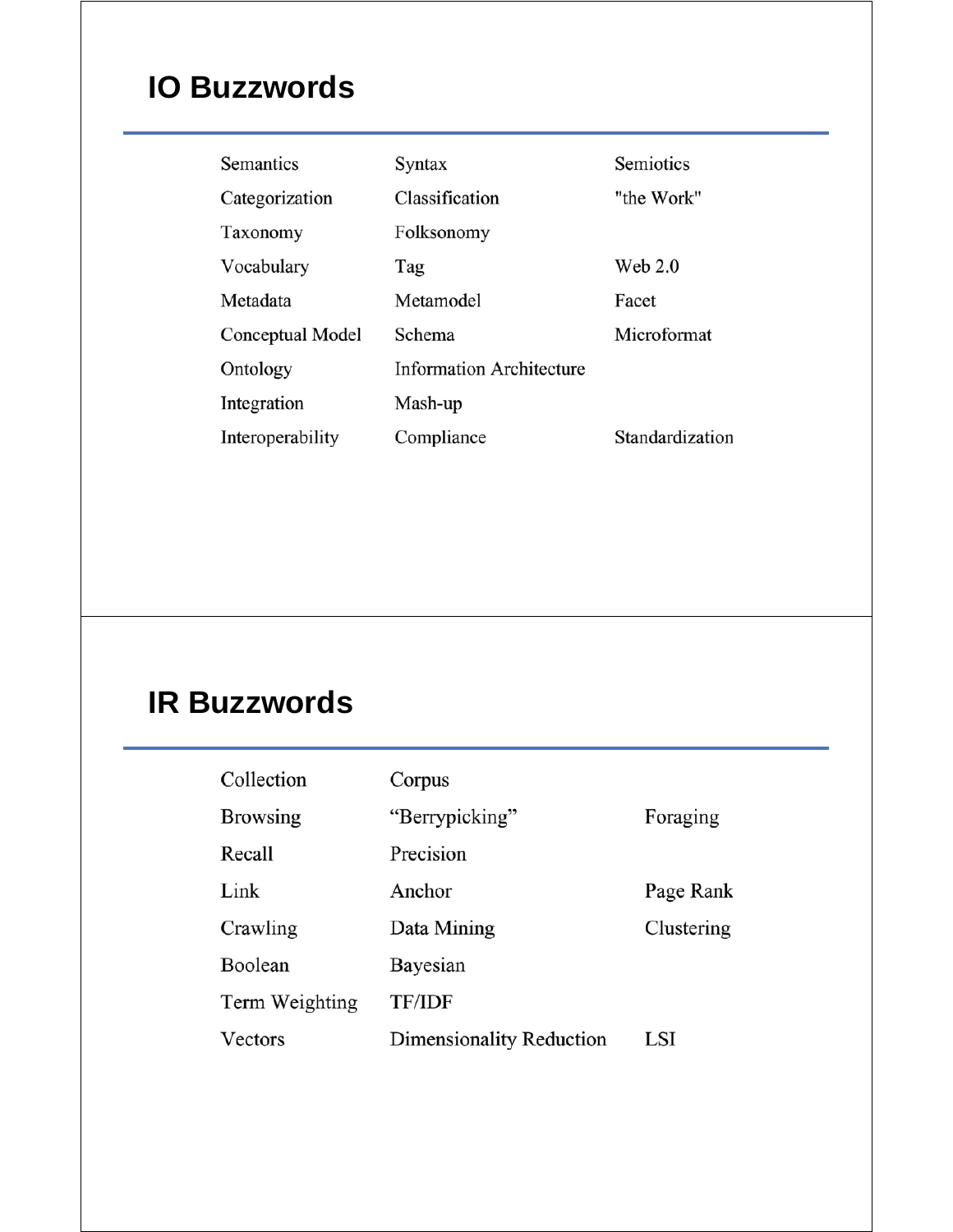## **What Is Information?**

The content of libraries, most of which is in text format and whose "catalog" descriptions are in the same format

Descriptions of any thing or object that can have information associated with it

Non-text or multimedia information, whose description is not in the same format

Information found in databases or business applications

DOCUMENT = "a purposeful and self-contained collection of information"

#### **Why Do People Search for Information?**

People search to find information that lets them make better decisions or act more effectively

We can caricature two endpoints on a continuum of reasons for searching and what they're searching for

- They search for answers to specific questions
- They search to "find out about"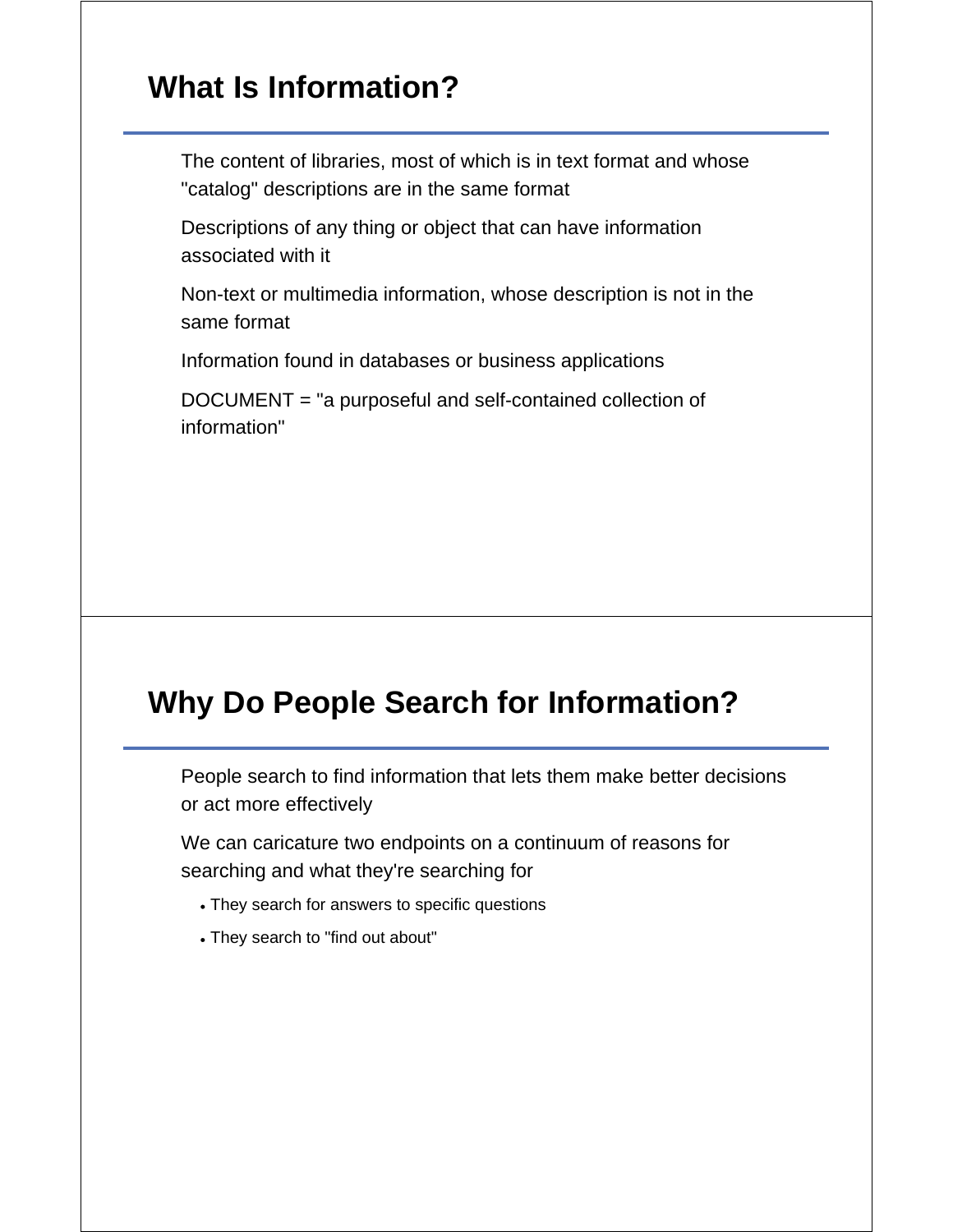## **How Do People Search for Information?**

How people search depends on what they're searching for and where they're searching for it

Sometimes people search for specific answers

Sometimes they don't know what they're looking for

They refine their questions and strategy on the basis of what they find

Their actions are strongly shaped by the way the information resources they're searching are structured, and how what they find is presented to them

#### **How People "Find Out About"**

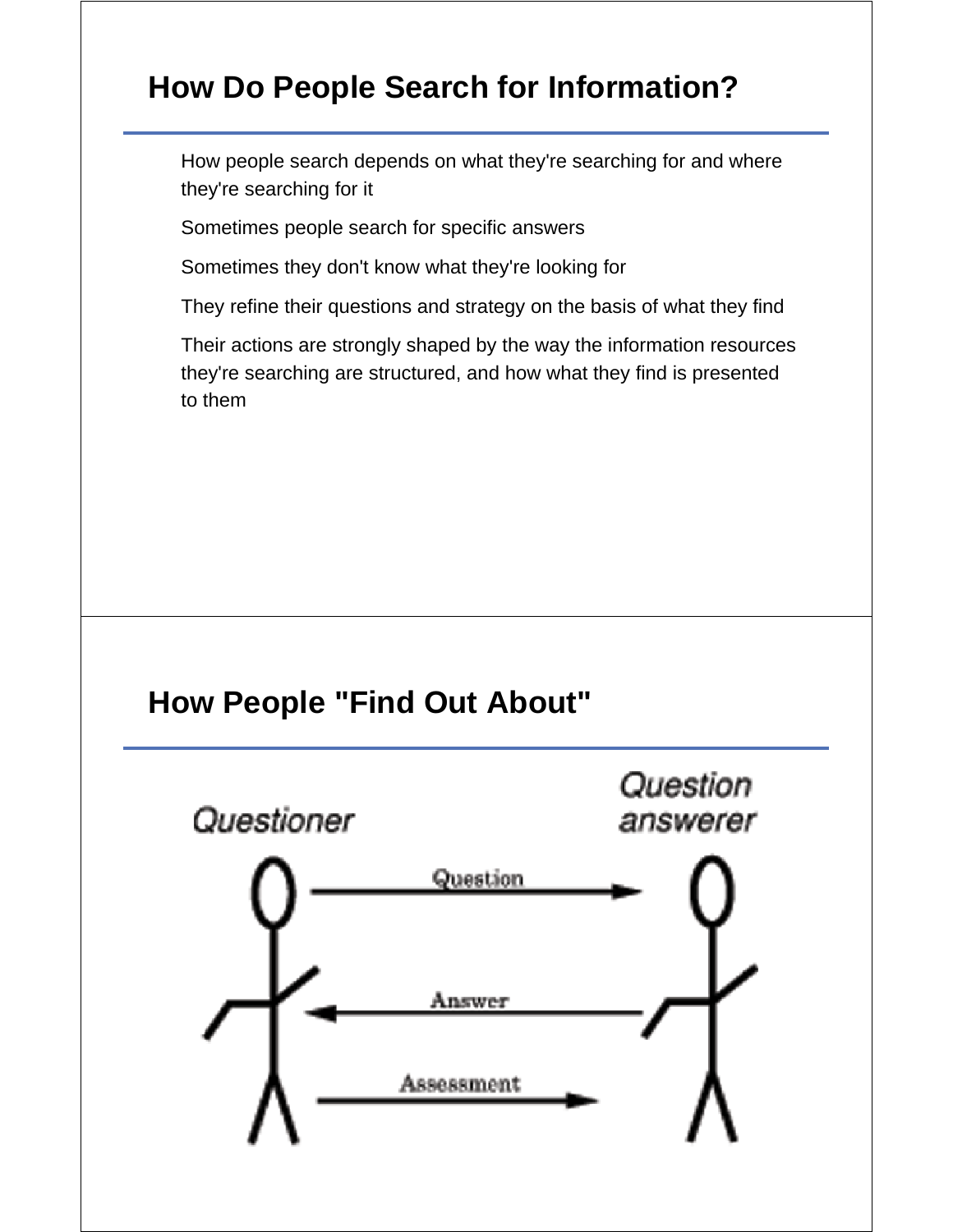# **How "Finding Out About" is Realized in IR Systems**



#### **How Can We Organize Information?**

What does it mean to organize information?

How is organizing information like and unlike organizing things?

We organize when we assign words to things or concepts

We also organize when we use categories and classifications... but *every* classification system is biased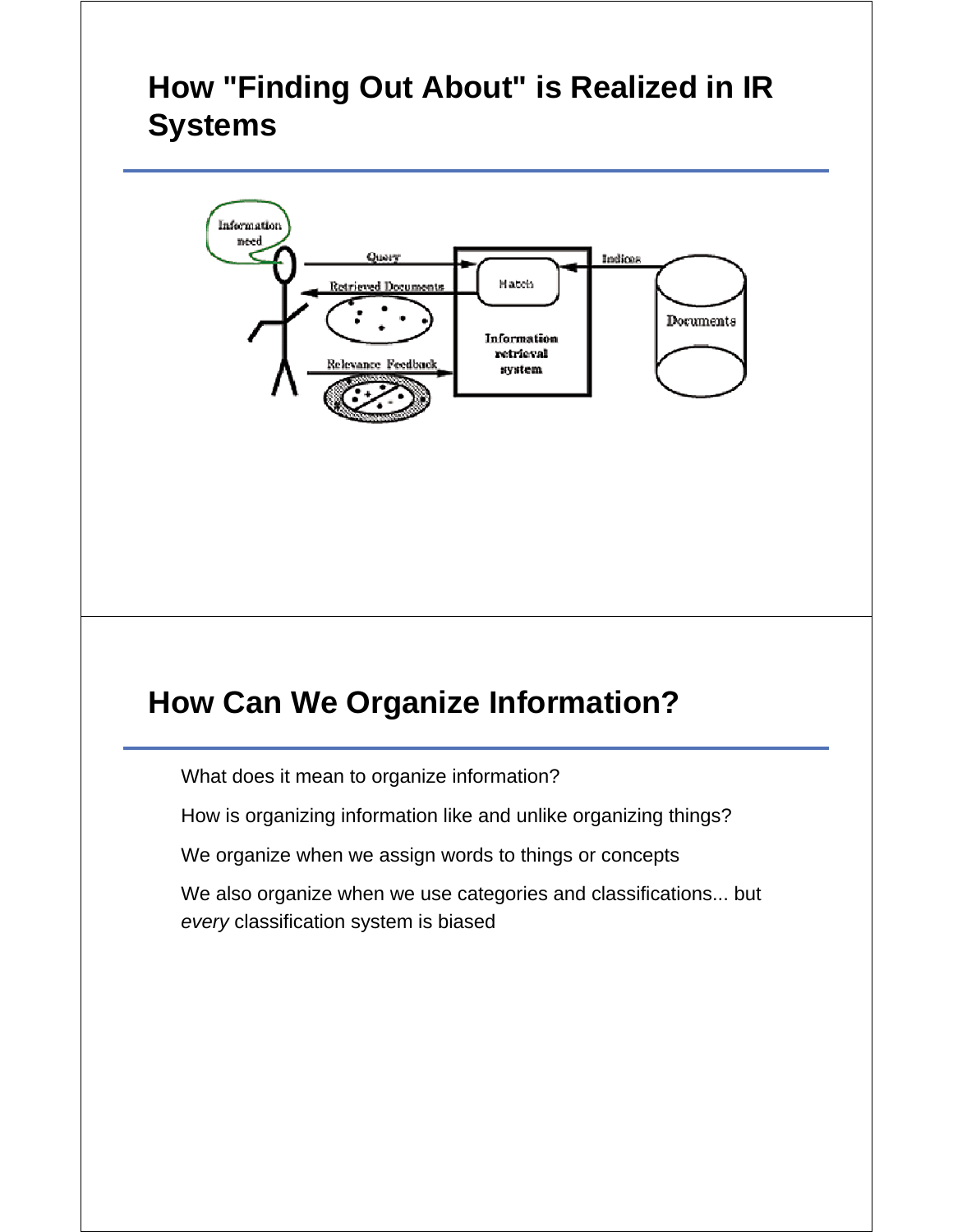# **Rabbit or Duck?**



# **What is Meaning? Where is Meaning?**

What does it mean to name something?

How do others understand what we mean?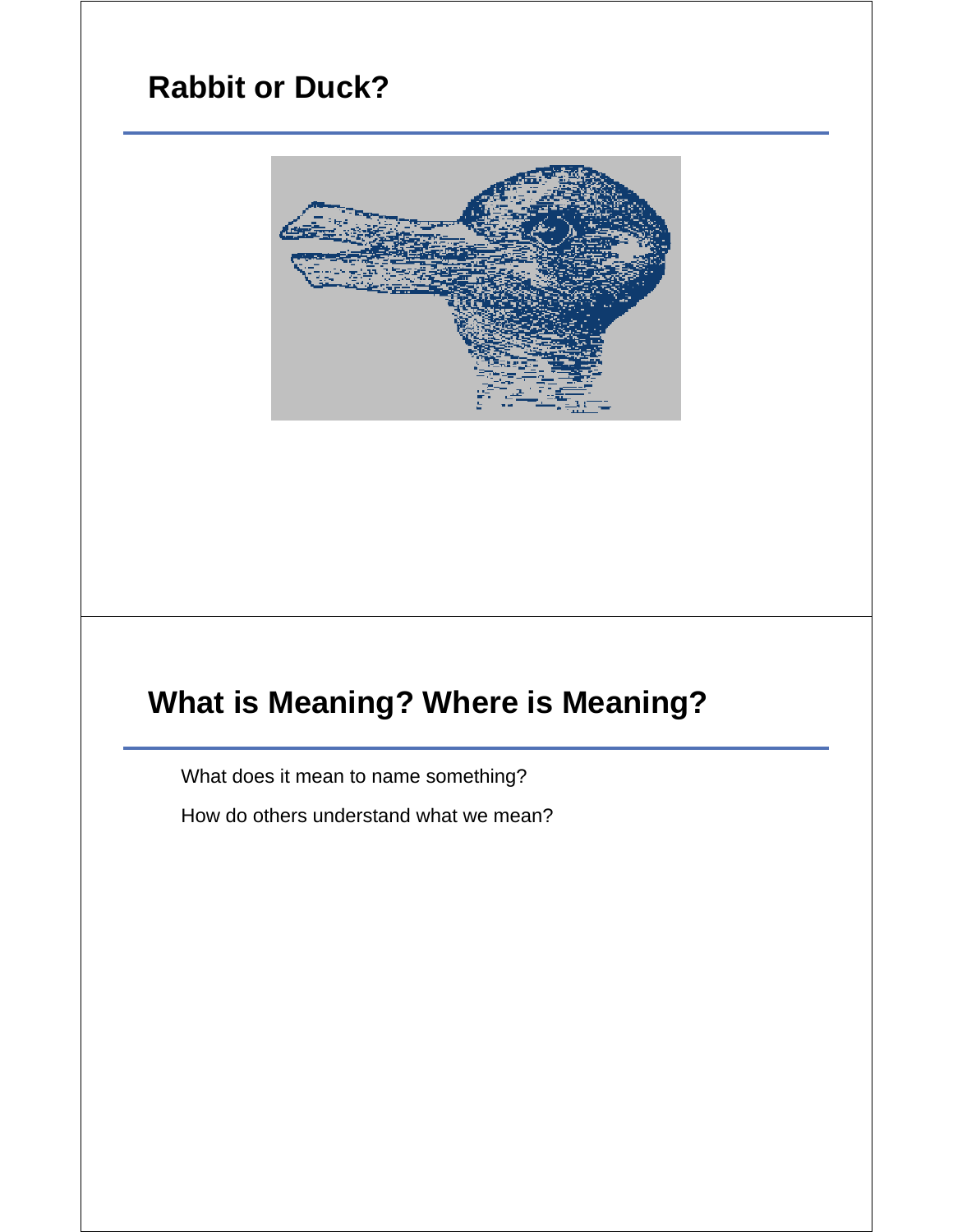# **Defining What Something Means**

By Reference or Enumeration

**Definition** 

Definition in a controlled vocabulary

Data types

Metadata

**Metamodels** 

Formal assertions

Ontologies and thesauri

# **Sorry Pluto**

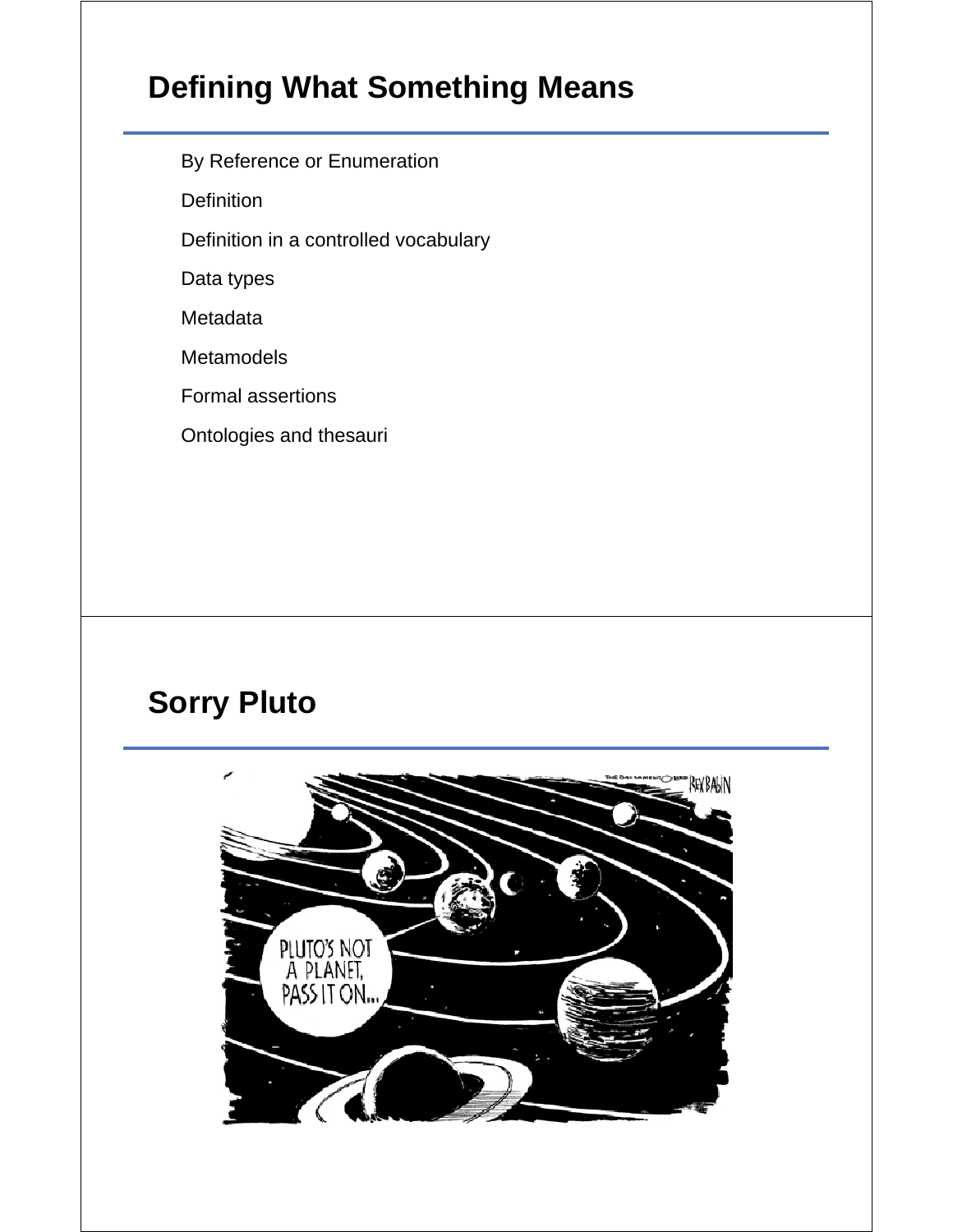# **The Vocabulary Problem**



## **Why Is Organizing Information Difficult?**

People use different words for the same things, and the same words for different things

Organization is always (explicitly or implicitly) being done in some context

Every context produces different biases in naming and categorization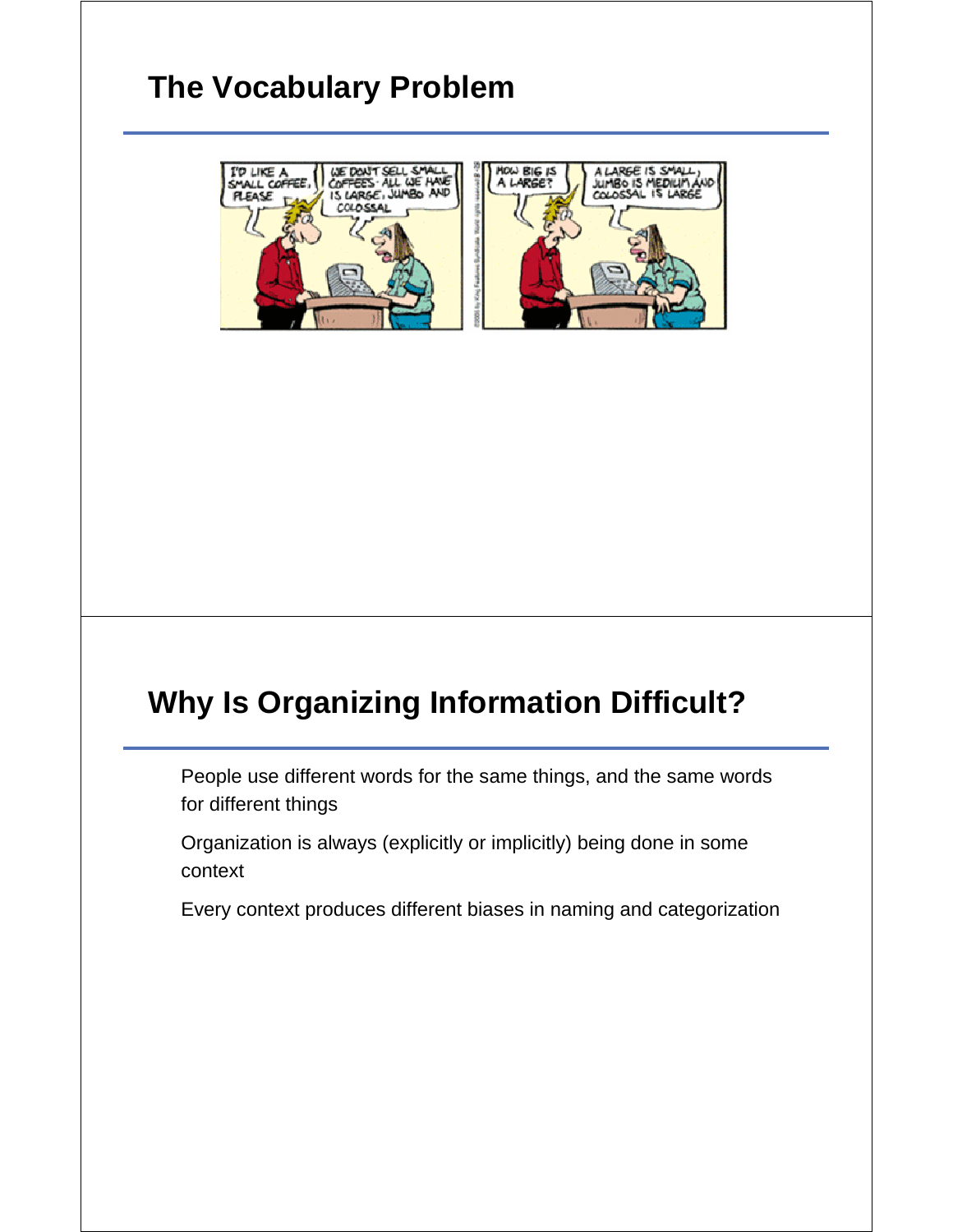## **What is the Context / Scope of Information Organization?**

Individual concepts and information components

Documents and databases

Personal collection

Within a group / community / enterprise

Between enterprises

"In the world"

## **Who Organizes Information?**

Professionals (the emphasis of traditional library science)

**Authors** 

Users ("folksonomy" and other end-user "tagging")

Machines (computer programs)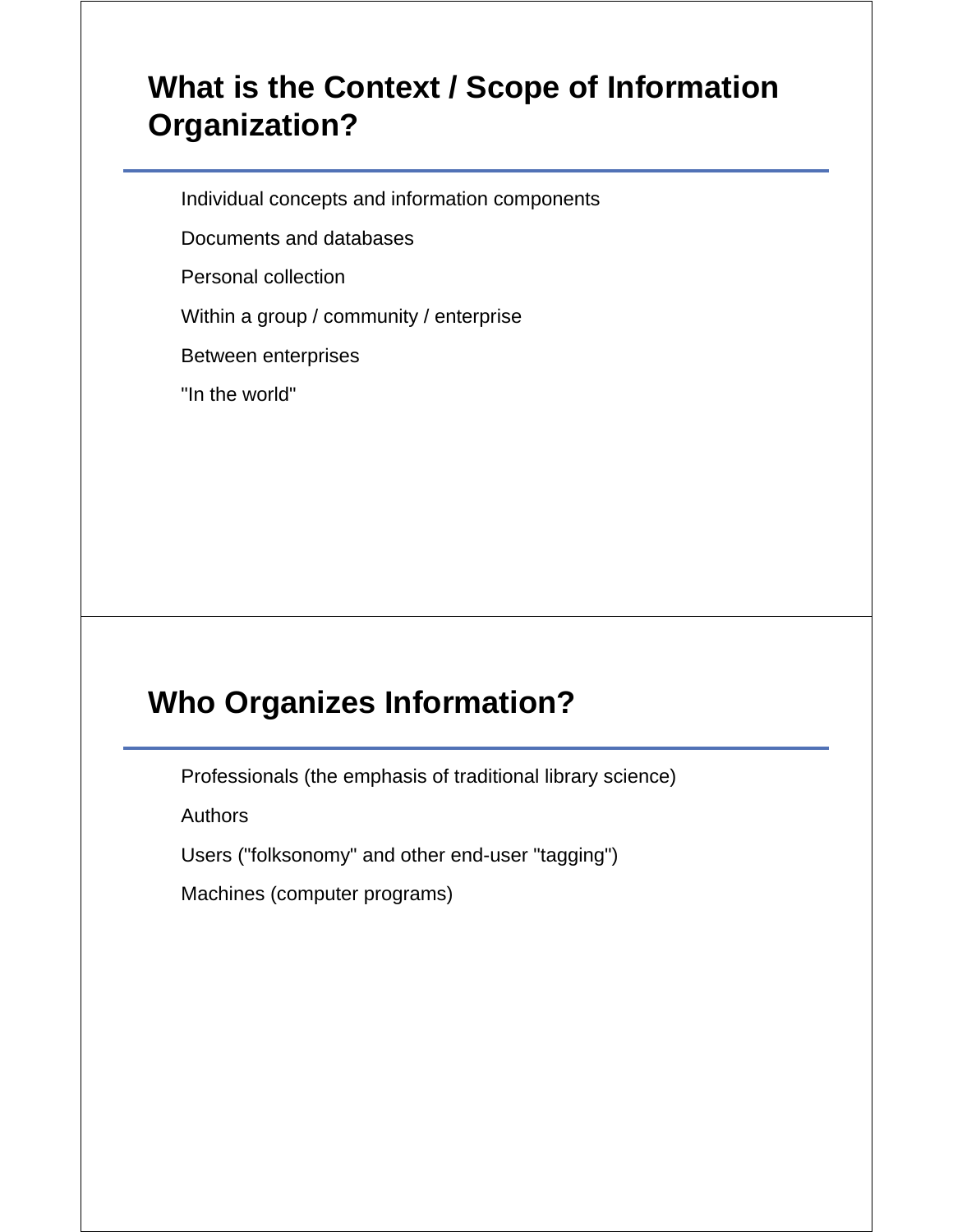## **What Principles or Best Practices Govern Information Organization?**

Traditional library science

Data model (aka database) design; systems analysis

Document type design

Information architecture

Cognitive science

Business Operations and Strategy

Economics

## **What are the Roles of IO and IR in Business?**

Information technology has radically transformed the nature of business models and business architecture

We are moving from information IN business to information AS business - to an information and services economy

Some businesses are inherently about information organization, management and distribution

Every large business has important new Information management concerns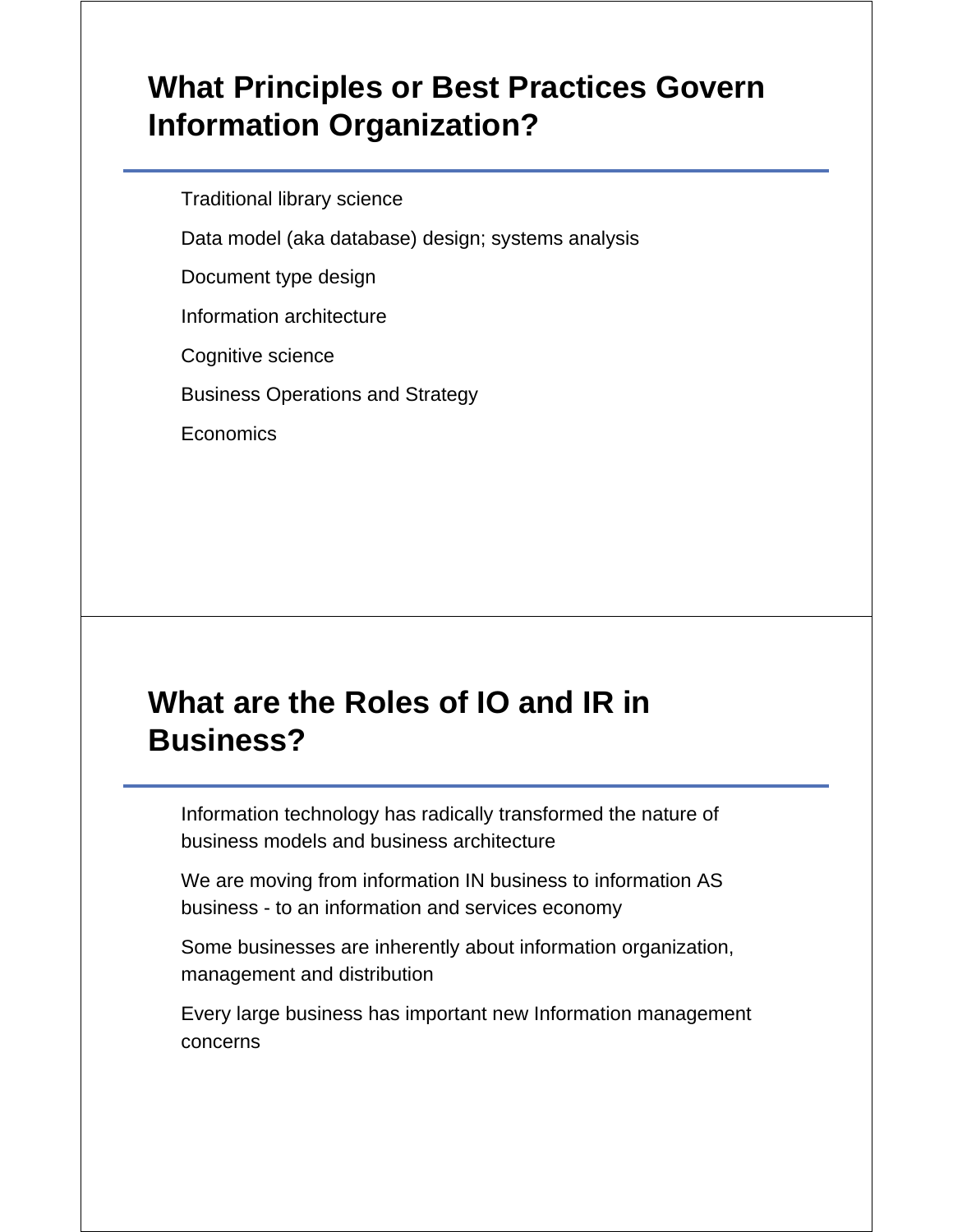# **A Multidimensional Categorization Problem**



#### **A Tour of the Syllabus**

Foundations followed by IO followed by IR

Progressively more rigorous view of what meaning is

Progressively larger scope in which we are trying to organize information and specify meaning

Theory interleaved with applications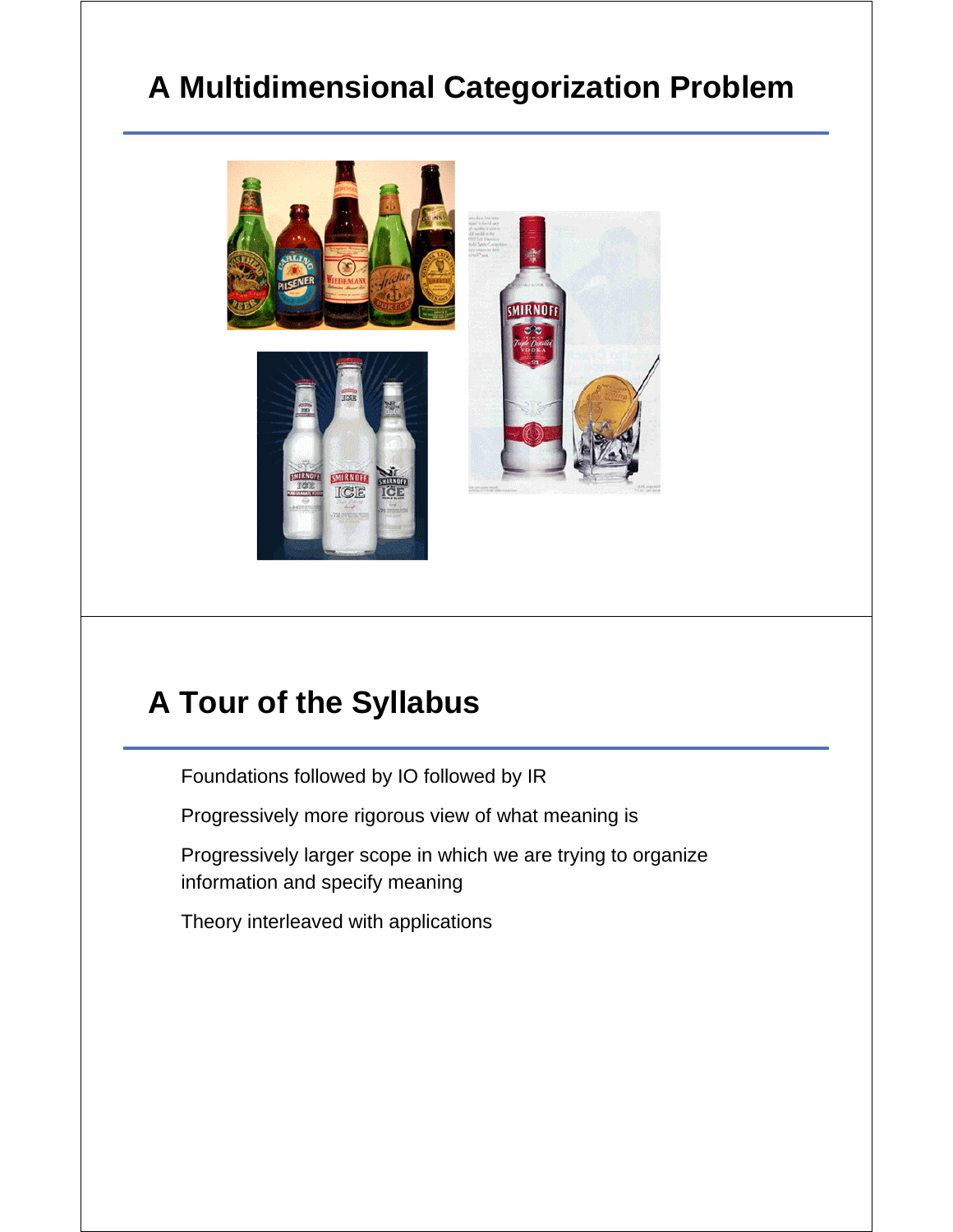### **Textbooks and Readings**

IO book: Eileen Svenonius. *The Intellectual Foundation of Information Organization.*

IR book: Christopher D. Manning, Prabhakar Raghavan, and Hinrich Schütze. *Introduction to Information Retrieval* (2008, hot off the presses)

Readings come from library science, computer science, cognitive science, linguistics, philosophy, systems analysis, information architecture, business case studies

Course Reader(s) available at Copy Central, 2560 Bancroft

### **Assignments and Exams**

Eight assignments

Midterm 27 October (regular class meeting time)

Final 15 December (9am-noon)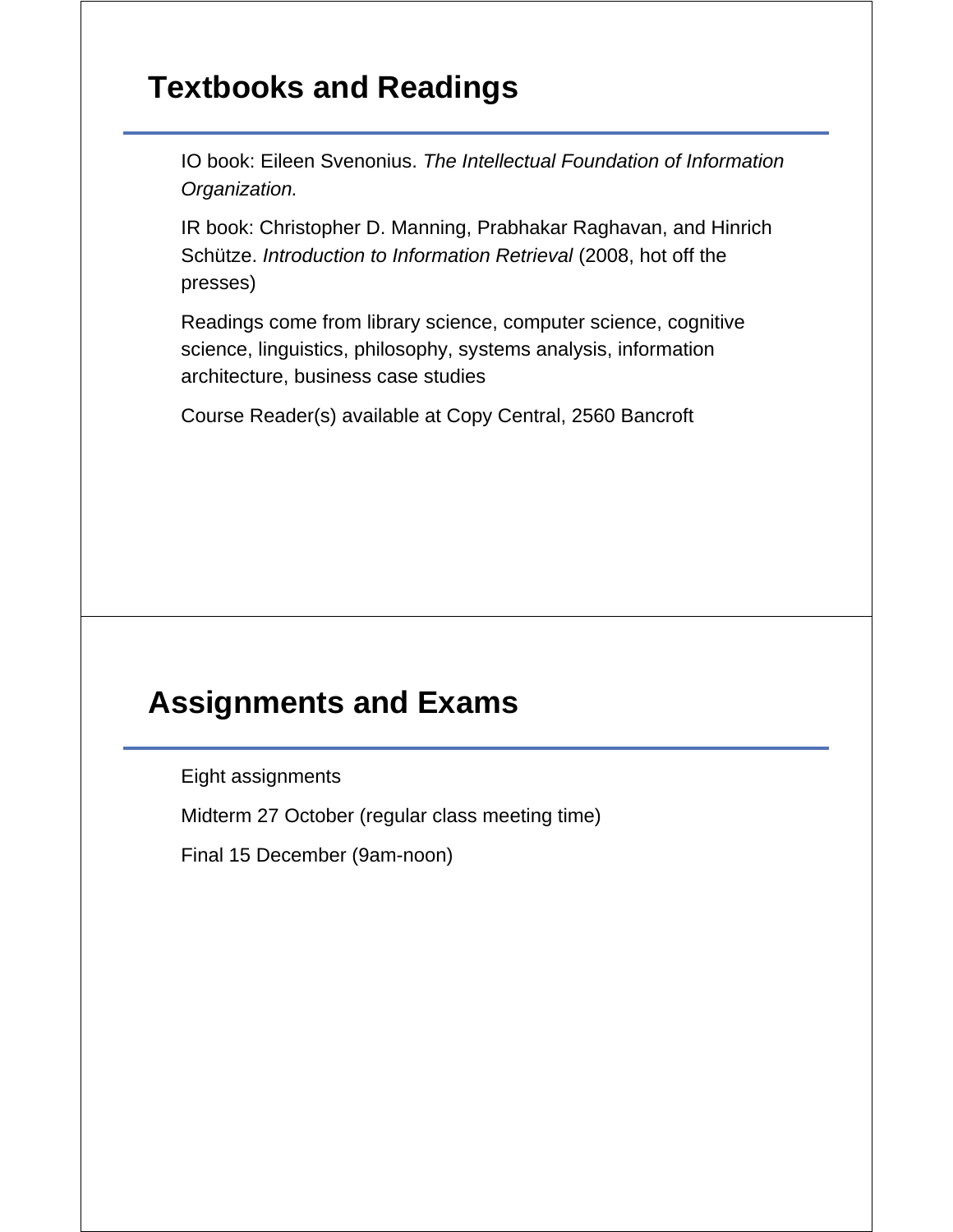# **Weekly Discussion Section**

Candidate section times (we will select 3):

- M 11-12
- M 4-5
- M 5-6
- M 6-7
- Tu 11-12

# **Grading**

Assignments 40%

Midterm exam 20%

Final exam 30%

In class/section and online participation 10%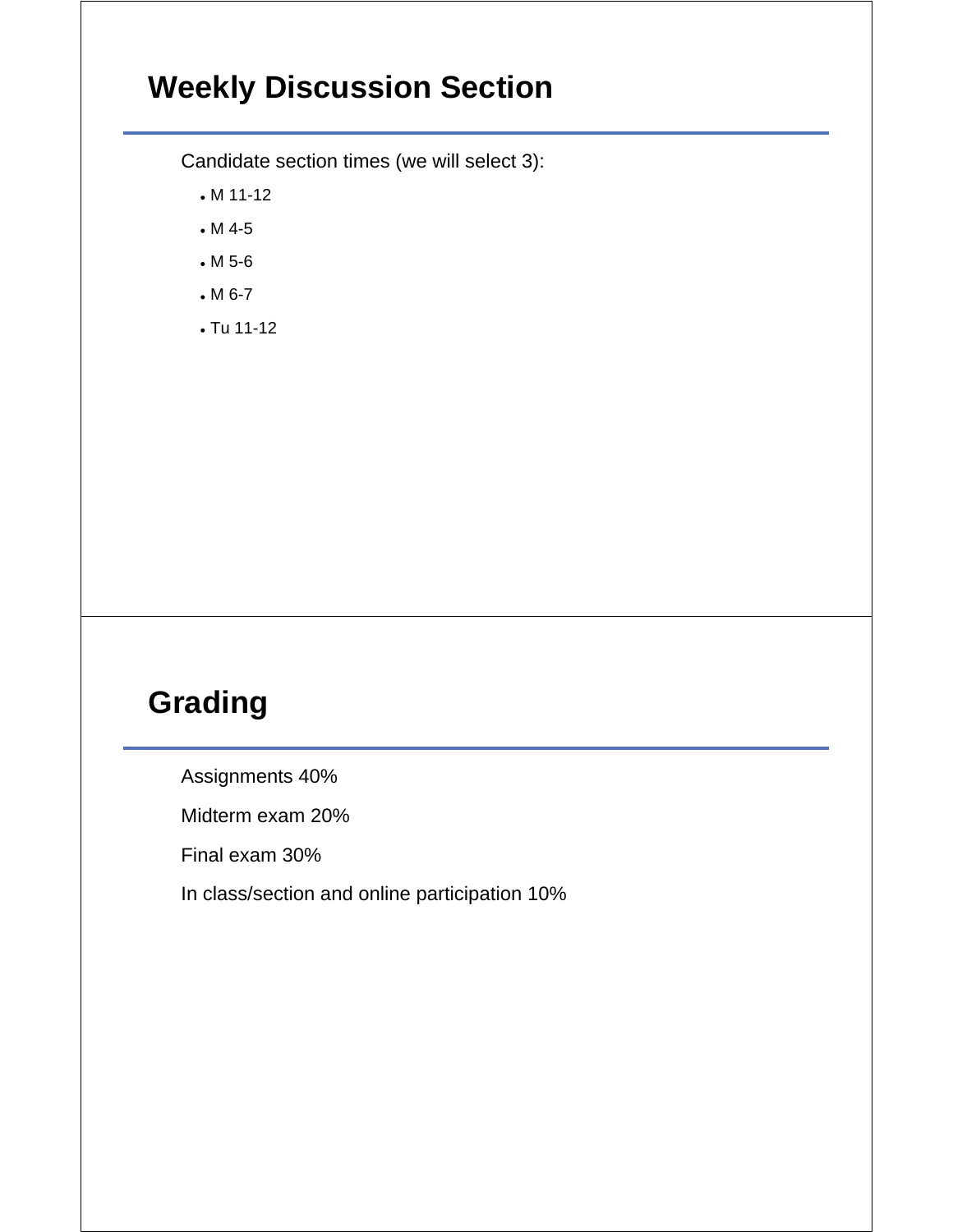### **List Serve**

Sign up for "i202" class list serve

- e-mail to majordomo@ischool.berkeley.edu
- Subject: Leave blank
- Body of message: subscribe i202

## **Course Blog**

http://blogs.ischool.berkeley.edu/i202f08/

You'll be submitting your first assignment as a post to this blog

Gives you a chance to demonstrate "insight" outside of classroom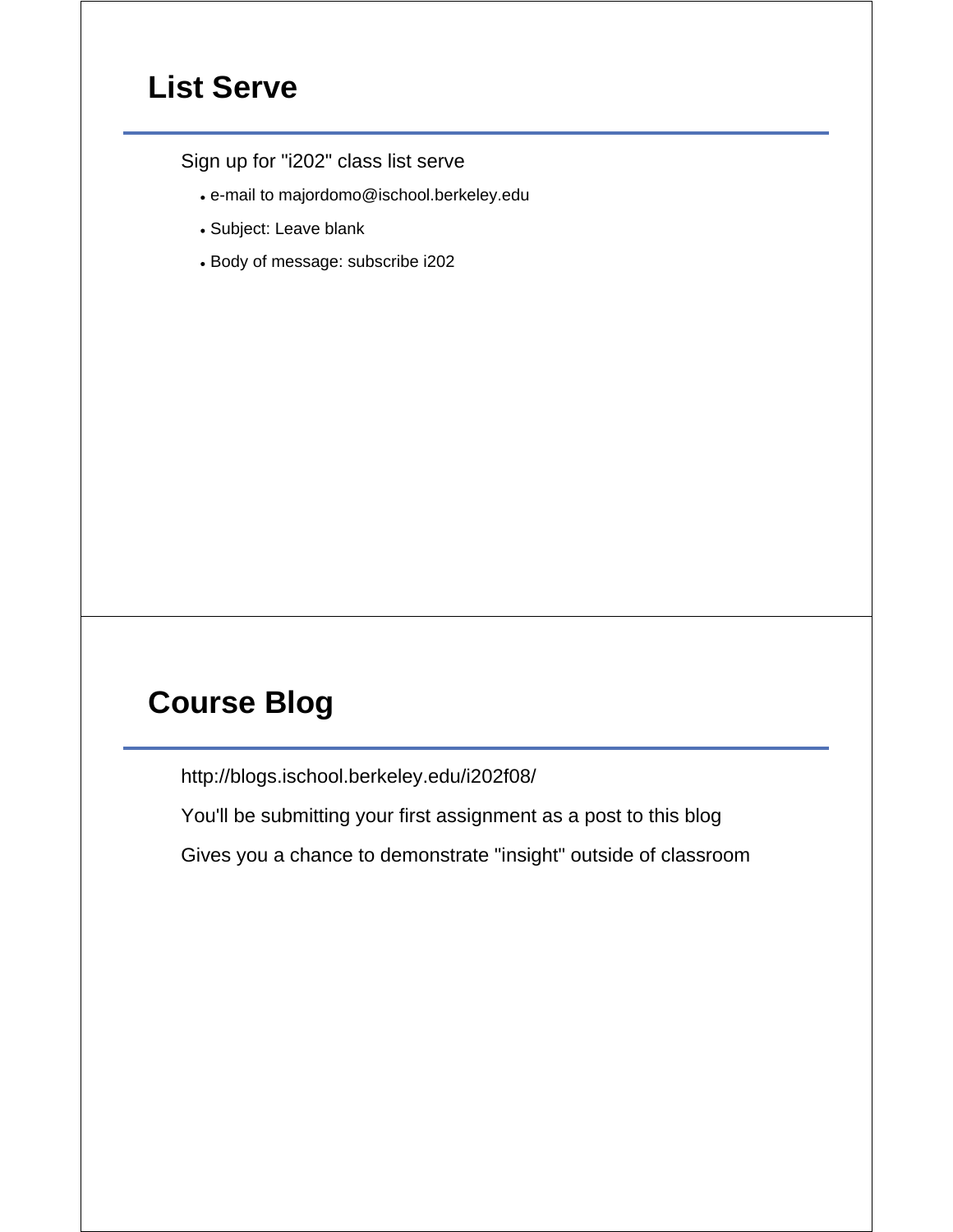## **Class Policies and Expectations**

My office hours are M 4-5 and W 11-12 or by appt

My lecture notes will be posted by 8:45am the day of the lecture

You should do the assigned reading before each class so that you can participate

You and I will monitor and manage your signal/noise and that of others

Your cell phone can ring in class no more than once during the semester

#### **Today's Assigned Readings**

Vannevar Bush, *As We May Think*

Gemmell, Bell, & Lueder, *My Life Bits*

Jorge Luis Borges, *The Library of Babel*

Ramana Rao, *From IR to Search and Beyond*

Christopher D. Manning, Prabhakar Raghavan, and Hinrich Schütze, *Introduction to Information Retrieval*, Section 19.1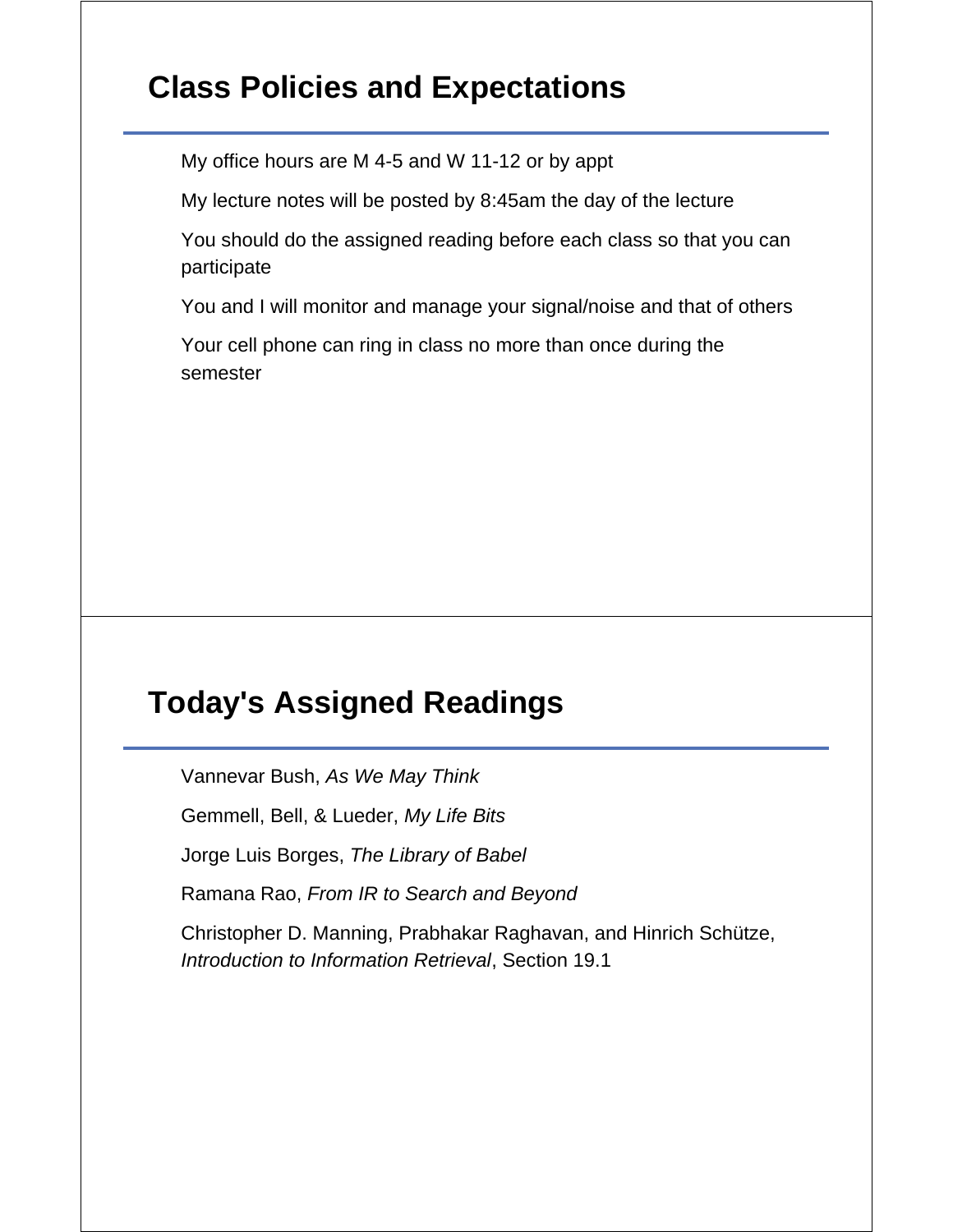## **Readings for Wednesday 3 September**

Malcolm Wheatley, "Operation Clean Data," CIO (July 2004)

Jane Zhang,"Tailing Virulent Veggies," Wall Street Journal (March 13, 2007)

R. Baron, et al., "Electronic Health Records: Just around the Corner? Or over the Cliff?," Annals of Internal Medicine, (August 2005)

David Karger and William Jones, "Data Unification in Personal Information Management," Communications of the ACM, January 2006

Gary Stix, "The Elusive Goal of Machine Translation," Scientific American (March 2006)

## **Assignment 1**

Find a "202 in the News" story (published since 1 January 2007)

Post to the blog a bibliographic citation or URL and a 100-word summary

Assign at least 4 "tags" to the story from the "IO and IR Buzzwords" in today's lecture notes

Identify the lecture in the syllabus where the story seems to fit